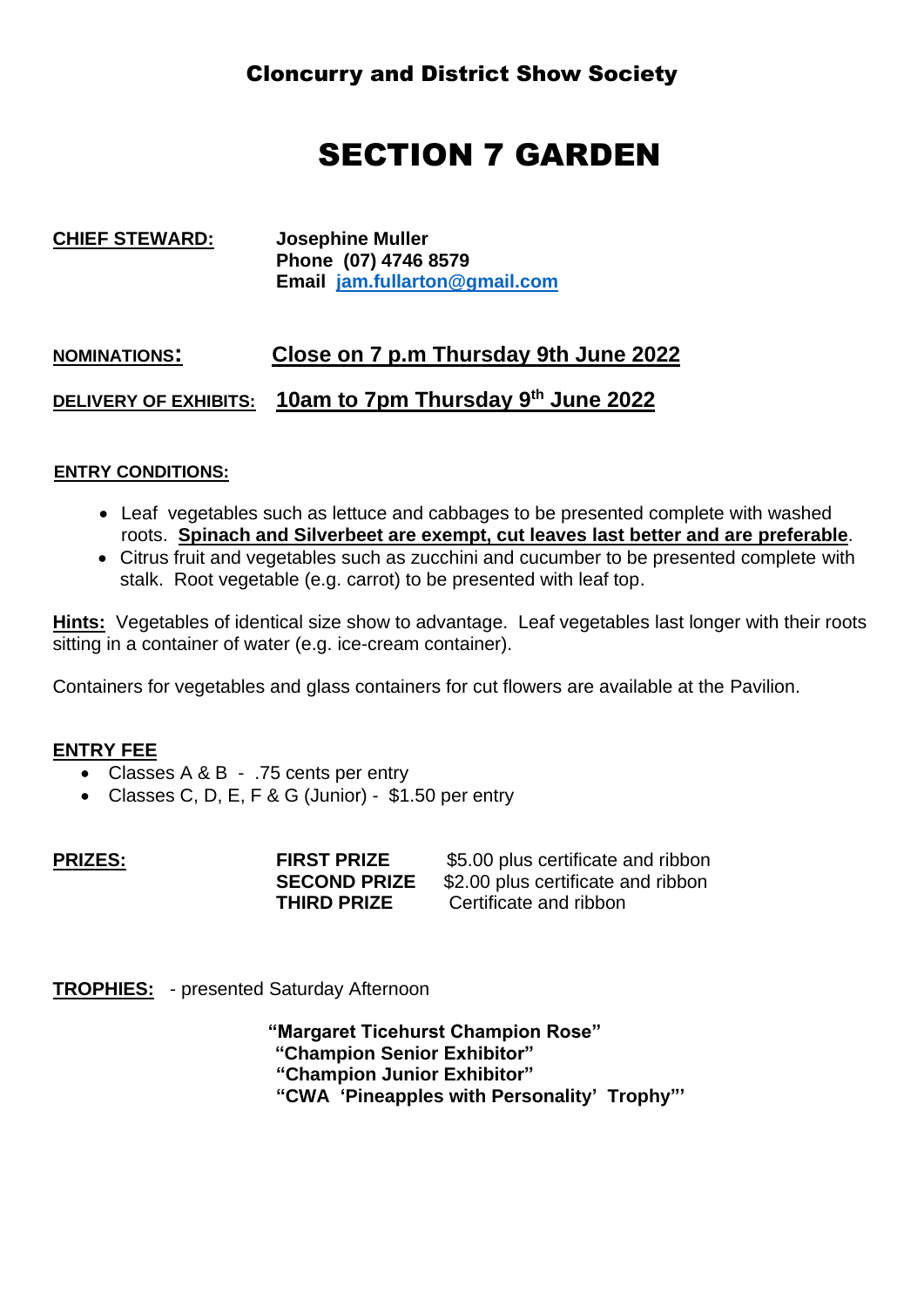#### **CLASSES**

#### **A ROSES & DESERT ROSES {TROPHY FOR MOST SUCCESSFUL EXHIBITOR}**

- A1 One Red Rose
- A2 One Pink Rose
- A3 One White, Yellow or Cream Rose
- A4 Any Other Colour Rose not mentioned above
- A5 One Rose Bud any colour
- A6 Small/Miniature Rose **(Bud or Spray)**
- A7 A Spray of Roses, large **(One Stem)**
- A8 Collection of Roses in bowl or vase
- A9 Desert Rose, Red, simple, single stem
- A10 Desert Rose, Pink, simple, single stem
- A11 Desert Rose, White, simple, single stem
- A12 Desert Rose, Any Other Colour, single stem
- A13 Desert Rose, Double, any colour, single stem
- A14 Desert Rose, Triple, any colour, single stem
- A15 Container of Desert Roses

#### **B CUT FLOWERS {TROPHY FOR MOST SUCCESSFUL EXHIBITOR}**

- B1 Any one cut flower (single head or floweret)
- B2 Gerbera, single stem
- B3 Bougainvillea, single stem
- B4 Chrysanthemum, single stem, any colour
- B5 Flowering native, one stem (any Australian plant)
- B6 Container of Native flowers
- B7 Container of Fresh flowers, HOME GROWN, in vase or bowl.

#### **C FLORAL ART {TROPHY FOR MOST SUCCESSFUL EXHIBITOR}**

- C1 Arrangement using Fresh Flowers and Foliage. Any type of arrangement.
- C2 Arrangement of Native Flora gathered from the Cloncurry District.
- C3 Arrangement using dried materials.
- C4 Artificial arrangement, e.g. feathers, silk flowers etc (not dried materials)
- C5 Miniature arrangements of natural, dried or fresh materials.

#### **D PLANTS IN A CONTAINER {TROPHY FOR MOST SUCCESSFUL EXHIBITOR}**

- D1 Potted Fern.
- D<sub>2</sub> Hanging Fern.
- D3 Potted Flowering Plant (Not orchid or desert rose).
- D4 Hanging plant grown for flowers.
- D5 Potted plants grown for foliage (palms etc, philodendrons in separate class).
- D6 Hanging plant, grown for foliage.
- D7 Potted plant with variegated coloured leaves.
- D8 Bromeliaeds (urn plant).
- D9 Orchids.
- D10 Container of Herbs (more than one different type of herb in container is acceptable)
- D11 Container of Cacti and/or Succulents.
- D12 Desert Rose
- D13 Fairy Garden or Terrarium
- D14 Philodendron
- D15 Any other potted plant not specified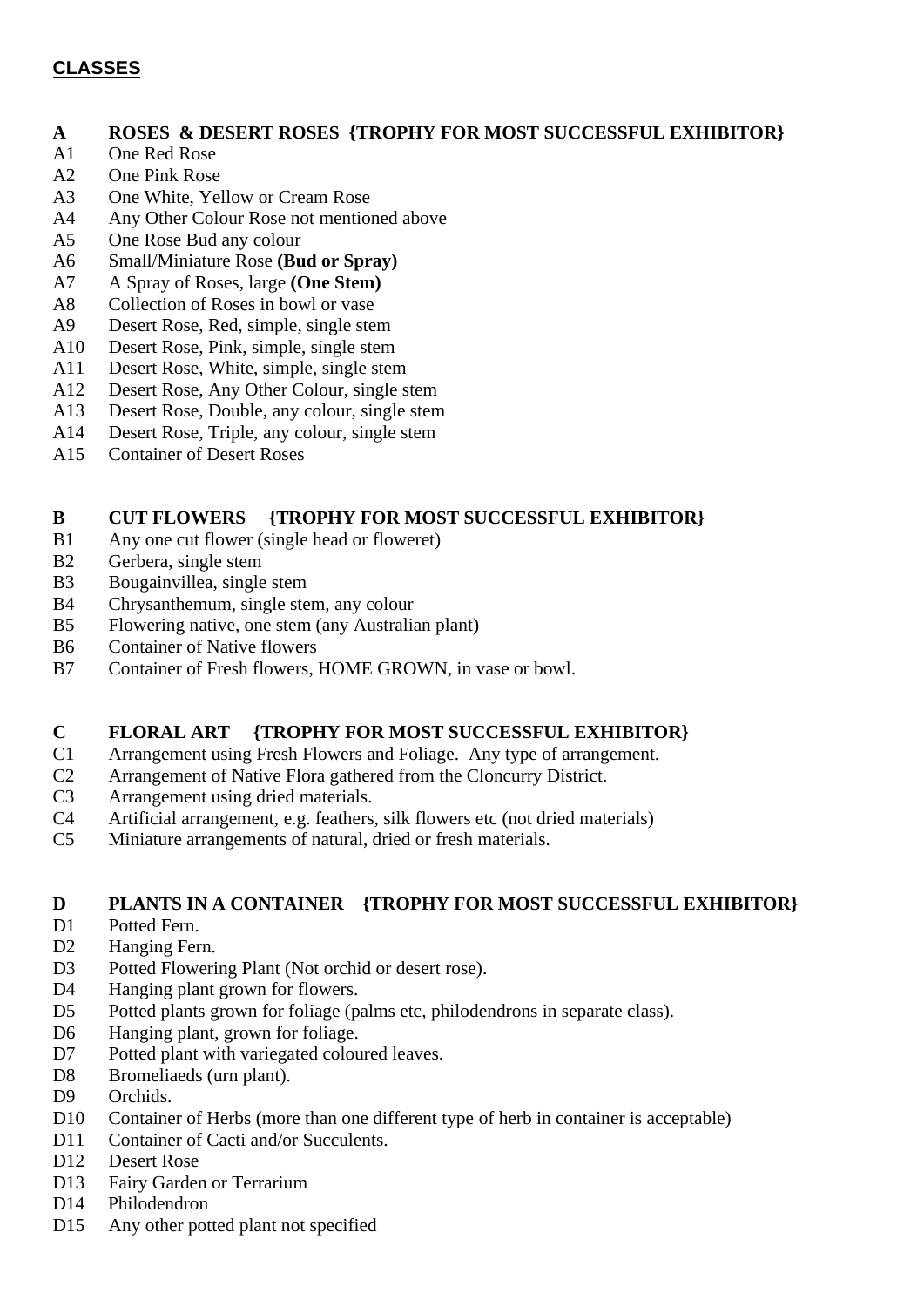#### **E FRUIT {TROPHY FOR MOST SUCCESSFUL EXHIBITOR}**

- E1 Three Lemons
- E2 Three Oranges.
- E3 Three Mandarins.
- E4 Three Grapefruit.
- E5 Plate of Cumquats.
- E6 Three Any Other Citrus
- E7 Any other fruit (watermelon, tropical fruits, nuts etc).
- E8 Plate of any bush tucker food or medicine. (2 or more varieties on a single plate is acceptable)

#### **F VEGETABLE AND PRODUCE {TROPHY FOR MOST SUCCESSFUL EXHIBITOR}**

- F1 Plate of Tomatoes.
- F<sub>2</sub> Plate of Chilli or Capsicum
- F3 Three Zucchini or squash.
- F4 Plate of any ROOT vegetable. **(including carrot, radish, turnip etc.)**
- F5 One Lettuce.
- F6 One Cabbage, Chinese Cabbage, Cauliflower or Broccoli.
- F7 Bunch of Silverbeet or Spinach.
- F8 Any other leaf vegetable. **(schallots in this category)**
- F9 Plate of Beans.
- F10 One Pumpkin.
- F11 Bunch of Cut Herbs.
- F12 Any other Vegetable not specified above.
- F13 Six Eggs (in egg container).
- F14 Honey (in jar)

#### **G JUNIOR {TROPHY FOR MOST SUCCESSFUL EXHIBITOR}**

- G1 One Stem or Bloom, any variety.
- G2 Arrangement of Fresh Flowers, Foliage, Fried or Artificial materials.
- G3 *Six eggs (in egg container)*
- G4 Any Fruit or Vegetable.
- G5 One Potted Plant.
- G6 Fairy Garden or Terrarium
- G7 Fruit or Vegetable Creation.

#### **CWA PINEAPPLES WITH PERSONALITY TROPHY**

Decorate your pineapple or pineapple top. You may use any material to give your pineapple a character all its own. Let your imagination run wild.

**Note – Classes may be combined if there are insufficient entries in individual classes. Classes may also be created if it is deemed necessary.**